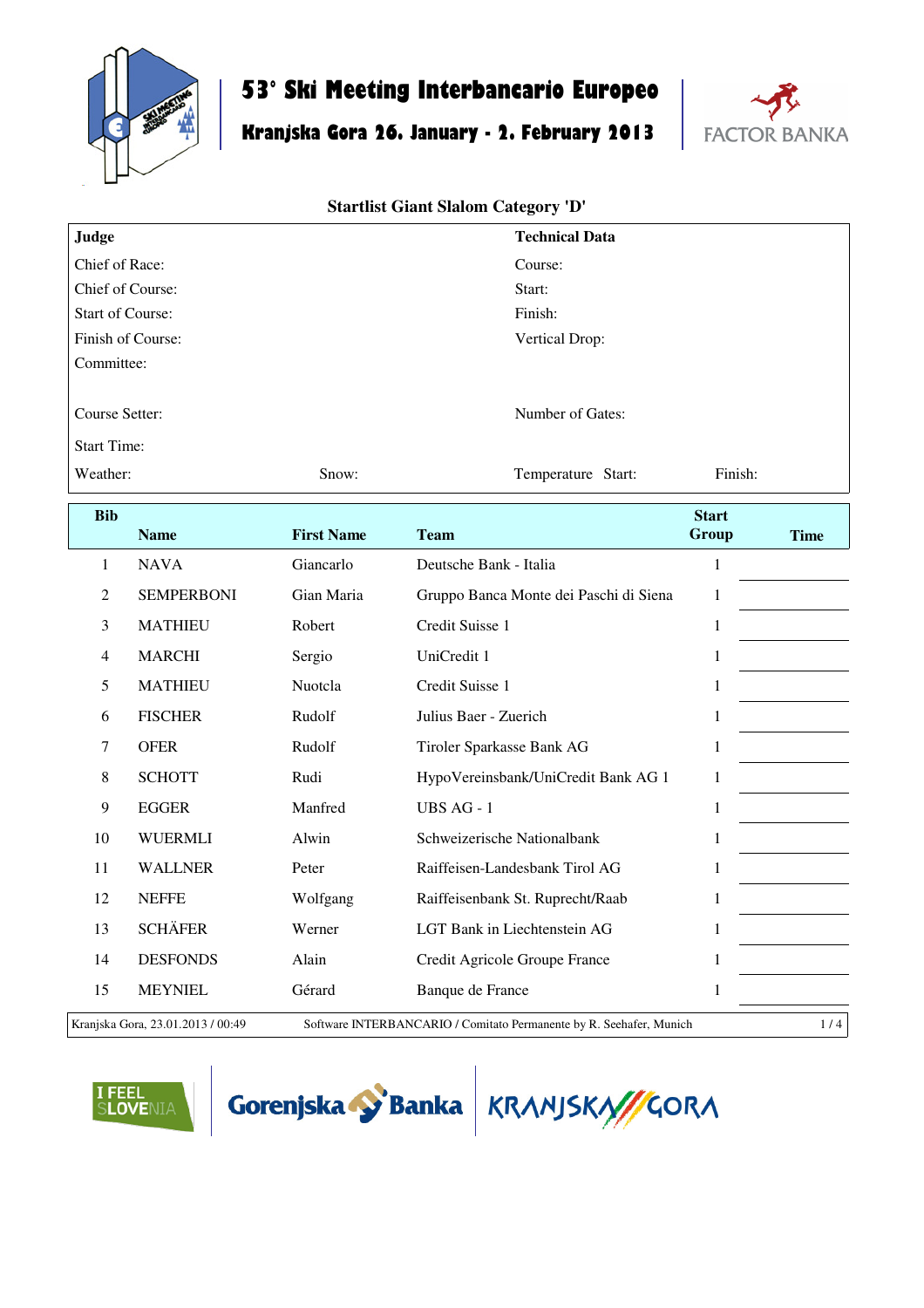#### **Startlist Giant Slalom Category 'D'**

| <b>Bib</b> | <b>Name</b>          | <b>First Name</b> | <b>Team</b>                            | <b>Start</b><br>Group | <b>Time</b> |
|------------|----------------------|-------------------|----------------------------------------|-----------------------|-------------|
| 16         | <b>MORANDI</b>       | Angelo            | Credit Suisse 1                        | $\mathbf{1}$          |             |
| 17         | <b>INVERNIZZI</b>    | Lavinio           | <b>UBI Banca Gruppo 1</b>              | 1                     |             |
| 18         | <b>GABATHULER</b>    | Rico              | UBS AG - 1                             | 1                     |             |
| 19         | <b>KLIMOVS</b>       | Valentins         | Swedbank                               | 1                     |             |
| 20         | <b>VITALI</b>        | Ivan              | Gruppo Banca Monte dei Paschi di Siena | 1                     |             |
| 21         | <b>KOLAR</b>         | Alfred            | UniCredit 1                            | 1                     |             |
| 22         | <b>PIATTI</b>        | Piercarlo         | Deutsche Bank - Italia                 | 1                     |             |
| 23         | <b>CRIMELLA</b>      | Edoardo           | Deutsche Bank - Italia                 | 2                     |             |
| 24         | <b>FLAUTNER</b>      | Gerhard           | <b>VKB</b> - Bank Freistadt            | 2                     |             |
| 25         | <b>LARENTIS</b>      | Willi             | Gruppo Intesa Sanpaolo 1               | $\overline{c}$        |             |
| 26         | <b>KESSLER</b>       | Peter             | Suedtiroler Sparkasse AG 1             | 2                     |             |
| 27         | <b>DEMETZ</b>        | Gerhard           | Cassa Raiffeisen di Selva Gardena      | $\overline{c}$        |             |
| 28         | <b>GRASSL</b>        | Günter            | HypoVereinsbank/UniCredit Bank AG 1    | $\overline{c}$        |             |
| 29         | <b>CANTONI</b>       | Sergio            | Gruppo Credito Valtellinese            | $\overline{c}$        |             |
| 30         | <b>LARSEN</b>        | Tom               | <b>DNB Bank ASA 1</b>                  | $\overline{c}$        |             |
| 31         | <b>OBEX</b>          | Christian         | Raiffeisen-Landesbank Tirol AG         | 2                     |             |
| 32         | <b>SCHIAVINA</b>     | Giuseppe          | Deutsche Bank - Italia                 | $\overline{c}$        |             |
| 33         | <b>SCHACHNER</b>     | Ludwig            | <b>BayernLB</b> Muenchen               | 2                     |             |
| 34         | <b>GIRARDI</b>       | Lucillo           | Gruppo Banca Monte die Paschi di Siena | $\overline{c}$        |             |
| 35         | <b>PETRACCO</b>      | Giulio            | VENETO BANCA S.C.p.A.                  | 2                     |             |
| 36         | <b>DECURTINS</b>     | Arthur            | UBS AG - 1                             | 2                     |             |
| 37         | <b>ROSSI</b>         | Moreno            | Gruppo Banca Monte dei Paschi di Siena | 2                     |             |
| 38         | <b>JALKANEN</b>      | Erkki             | Nordea 1                               | 2                     |             |
| 39         | <b>OLLIVIER</b>      | Silvano           | UniCredit 1                            | 2                     |             |
| 40         | <b>MAVRIC</b>        | Darko             | Nova Kreditna Banka - Maribor          | 2                     |             |
| 41         | <b>FABBRI</b>        | Piergiorgio       | Gruppo Intesa Sanpaolo 1               | $\overline{c}$        |             |
| 42         | DE MONTI             | Mario             | Suedtiroler Sparkasse AG 1             | 2                     |             |
| 43         | <b>KLAMMER</b>       | Oswald            | Suedtiroler Sparkasse AG 1             | 2                     |             |
| 44         | <b>DOLD</b>          | Ludwig            | HypoVereinsbank/UniCredit Bank AG 1    | $\overline{c}$        |             |
| 45         | <b>ROSSI</b>         | Elio              | <b>UBI Banca Gruppo 1</b>              | 2                     |             |
| 46         | <b>BORIO</b>         | Dario             | UniCredit 2                            | $\overline{c}$        |             |
| 47         | <b>GATTERER</b>      | Erich             | Suedtiroler Volksbank - Banca Popolare | 2                     |             |
| 48         | <b>ROENNING</b>      | Bjoern            | <b>DNB Bank ASA 1</b>                  | $\overline{c}$        |             |
| 49         | <b>KLINGENSCHMID</b> | Walter            | Raiffeisen-Landesbank Tirol AG         | 2                     |             |
| 50         | <b>TESTA</b>         | Claudio           | Gruppo Intesa Sanpaolo 2               | 3                     |             |
| 51         | <b>FABJAN</b>        | Livio             | Gruppo Intesa Sanpaolo 1               | 3                     |             |
|            |                      |                   |                                        |                       |             |

Kranjska Gora, 23.01.2013 / 00:49 Software INTERBANCARIO / Comitato Permanente by R. Seehafer, Munich 2 / 4 |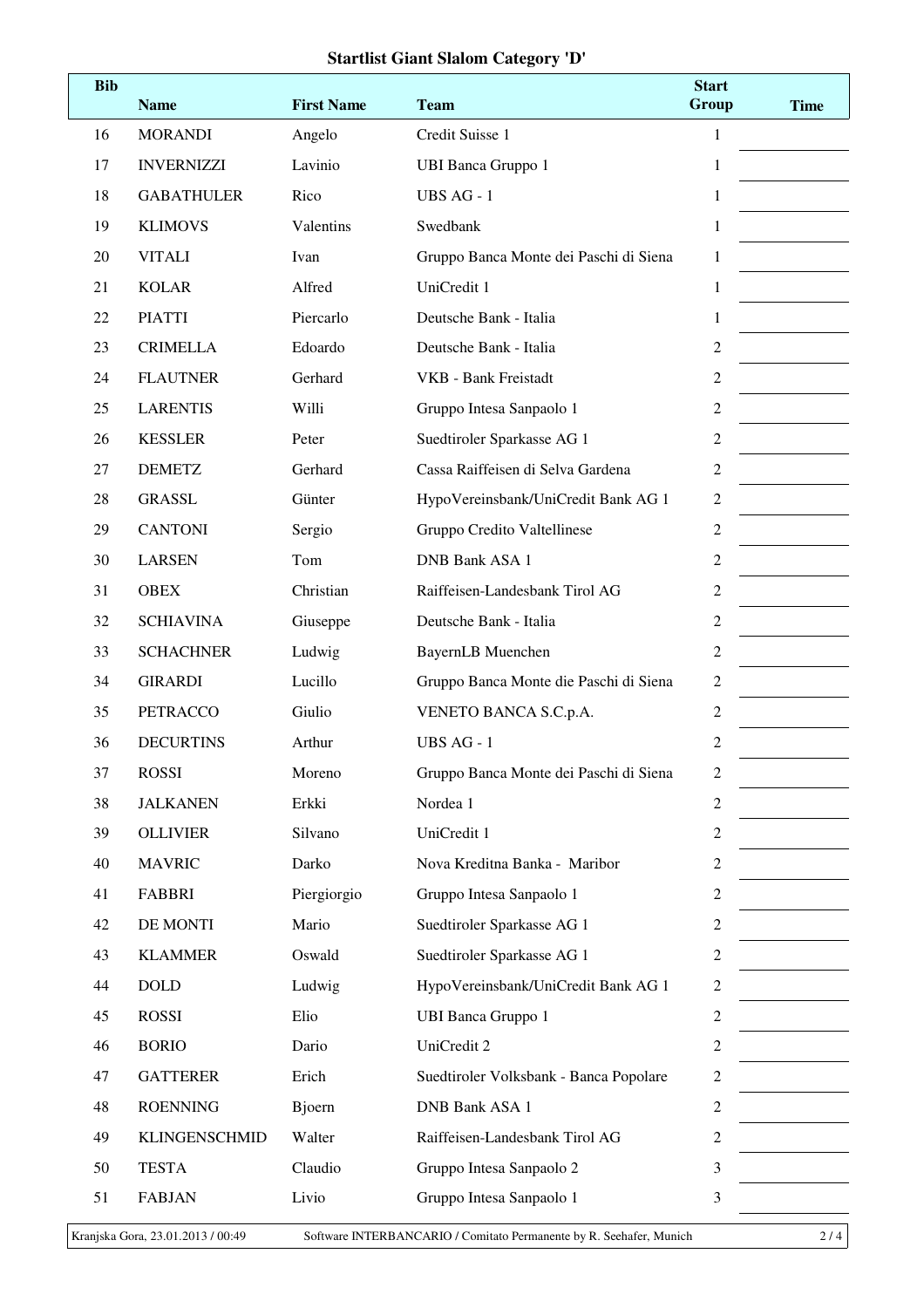## **Startlist Giant Slalom Category 'D'**

| <b>Bib</b> | <b>Name</b>      | <b>First Name</b> | <b>Team</b>                            | <b>Start</b><br>Group | <b>Time</b> |
|------------|------------------|-------------------|----------------------------------------|-----------------------|-------------|
| 52         | <b>SEDITA</b>    | Michele           | Deutsche Bank - Italia 2               | 3                     |             |
| 53         | <b>AONDIO</b>    | Dorino            | <b>Bank Vontobel AG</b>                | 3                     |             |
| 54         | <b>FORTI</b>     | Alberto           | Gruppo Banca Monte dei Paschi di Siena | 3                     |             |
| 55         | <b>NENCIONI</b>  | Walter            | Gruppo Banca Monte die Paschi di Siena | 3                     |             |
| 56         | <b>CERNUSCHI</b> | Alberto           | UniCredit 1                            | 3                     |             |
| 57         | <b>BERGER</b>    | Robert            | Generali Bank                          | 3                     |             |
| 58         | <b>BARDELLA</b>  | Alvise            | Deutsche Bank - Italia 2               | 3                     |             |
| 59         | <b>BURLONE</b>   | Luigi             | Banca Popolare di Vicenza              | 3                     |             |
| 60         | <b>LAZAR</b>     | Jani              | Nova Ljubljanska Banka - Ljubljana     | 3                     |             |
| 61         | <b>SAVIN</b>     | Lorenzo           | Gruppo Intesa Sanpaolo 1               | 3                     |             |
| 62         | <b>GULLINO</b>   | Walter            | <b>UBI Banca Gruppo 1</b>              | 3                     |             |
| 63         | <b>MILANI</b>    | Carlo             | Gruppo Intesa Sanpaolo 2               | 3                     |             |
| 64         | <b>HLADNIK</b>   | Henrik            | Nova Ljubljanska Banka - Ljubljana     | 3                     |             |
| 65         | <b>STRØMME</b>   | Jan E             | <b>DNB Bank ASA 1</b>                  | 3                     |             |
| 66         | <b>AMMIRATI</b>  | Giancarlo         | Banca Popolare di Lanciano e Sulmona   | 3                     |             |
| 67         | <b>MARINO</b>    | Edoardo           | Suedtiroler Sparkasse AG 1             | 4                     |             |
| 68         | <b>VIGNOLI</b>   | Gino              | Gruppo Intesa Sanpaolo 2               | 4                     |             |
| 69         | <b>HENSEL</b>    | Guenther          | HypoVereinsbank/UniCredit Bank AG 1    | 4                     |             |
| 70         | <b>BERRETH</b>   | Thomas            | Landesbank Baden-Wuerttemberg          | $\overline{4}$        |             |
| 71         | <b>SCHWEIZER</b> | Werner            | UBS AG - 1                             | 4                     |             |
| 72         | <b>STRAHM</b>    | Richard           | UBS AG - 2                             | 4                     |             |
| 73         | KÖPF             | Lothar            | Stadtsparkasse Muenchen                | 4                     |             |
| 74         | <b>LANDRIEUX</b> | Pierre            | Credit Agricole Groupe France          | 4                     |             |
| 75         | <b>ZANIBONI</b>  | Luciano           | Gruppo Banco Popolare Verona           | $\overline{4}$        |             |
| 76         | <b>ROSSI</b>     | Vasco             | Gruppo Banca Monte die Paschi di Siena | 4                     |             |
| 77         | <b>TARQUINI</b>  | Giorgio           | Gruppo Intesa Sanpaolo 2               | 4                     |             |
| 78         | <b>MIKLAVCIC</b> | <b>Boris</b>      | Factor Banka - Ljubljana               | 4                     |             |
| 79         | CAPO             | Vanni             | <b>CRAL</b> Intesa Sanpaolo 1          | 4                     |             |
| 80         | <b>NEGRI</b>     | Luigino           | Banca Popolare di Sondrio              | 5                     |             |
| 81         | <b>SUSEC</b>     | Tone              | Nova Ljubljanska Banka - Ljubljana     | 5                     |             |
| 82         | <b>HÜBNER</b>    | Jörg              | Julius Baer - Zuerich                  | 5                     |             |
| 83         | <b>ZUCCARO</b>   | Onofrio           | CRAL Intesa Sanpaolo 1                 | 5                     |             |
| 84         | DE VITA          | Giorgio           | CRAL Intesa Sanpaolo 1                 | 5                     |             |
| 85         | <b>WAWRA</b>     | Werner            | VKB - Bank Freistadt                   | 5                     |             |
| 86         | <b>PESJAK</b>    | <b>Boris</b>      | Factor Banka - Ljubljana               | 5                     |             |
| 87         | <b>BIANCHI</b>   | Ettore            | <b>UBI Banca Gruppo 1</b>              | 5                     |             |